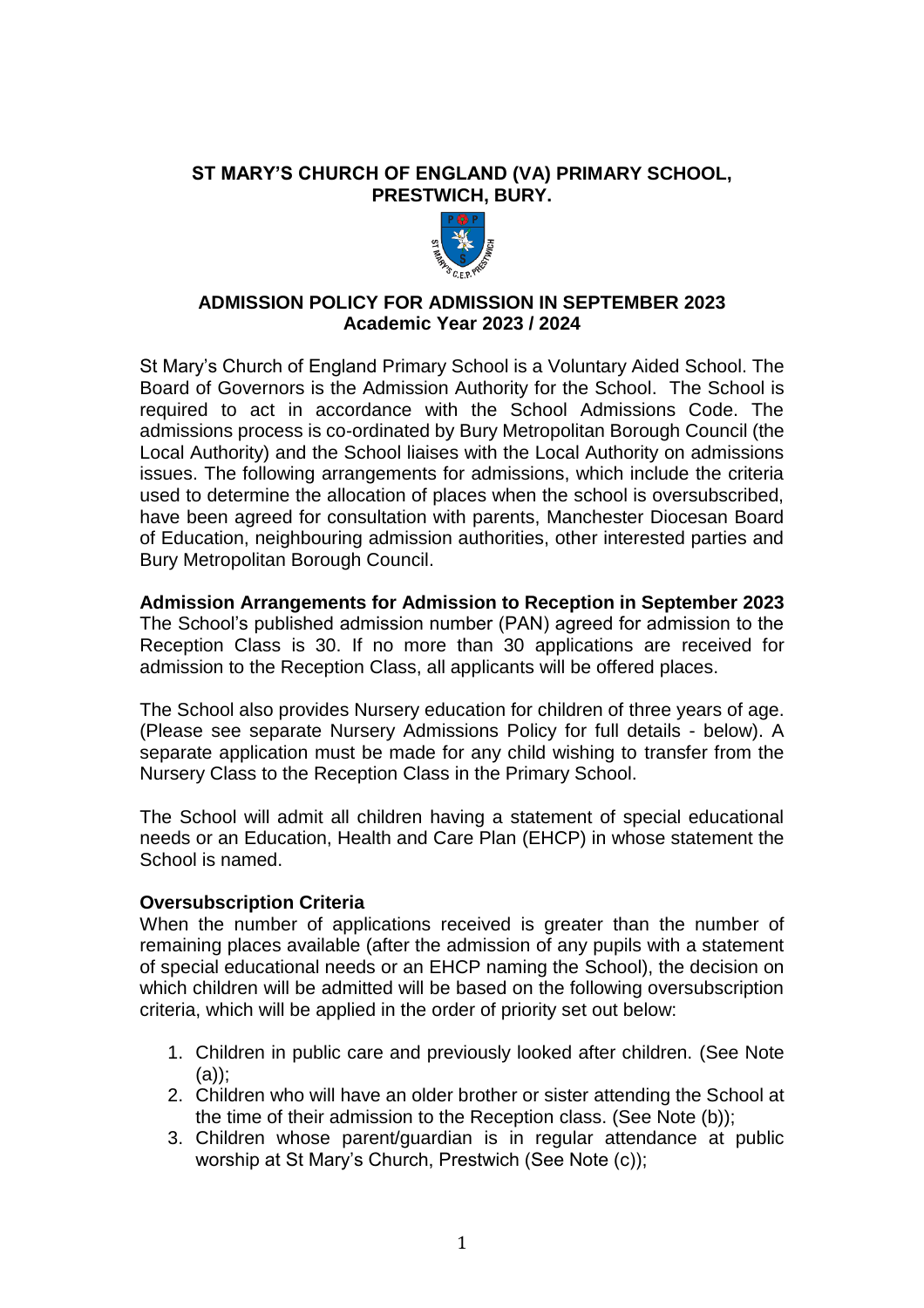- 4. Children whose parent/guardian is in regular attendance at public worship at another Parish Church belonging to the Prestwich Mission Partnership (See Notes (c) and (d));
- 5. Children whose parent/guardian is in regular attendance at public worship at a Church which is a member of Churches Together in England (See Notes (c) and (e));
- 6. Any other children, with priority given to those living nearest the school (See Note (f)).

## **Notes:**

- a) Children in public care and previously looked after children.
- This includes any "looked after child", "previously looked after children" and any child who was previously looked after but immediately after being looked after became subject to an adoption, residence or special guardianship order. 'Looked after' means that the child was (a) in the care of a local authority, or (b) being provided with accommodation by a local authority in the exercise of their social services functions. This criteria also includes looked after children and all previously looked after children who appear (to the admission authority) to have been in state care outside of England and ceased to be in state care as a result of being adopted.
- b) 'Brother' or 'sister' includes full, step, half, foster and adopted brothers or sisters living at the same address and full brother or sister living apart.
- c) "Regular attendance" means:
	- (i) A minimum of 18 attendances at public worship. In the event that during the period specified for attendance at worship the church has been closed for public worship and has not provided alternative premises for that worship, the requirements of these arrangements in relation to attendance will only apply to the period when the church or alternative premises have been available for public worship. In this case a pro rata figure will be applied. This will be based on the premise that 18 Sundays out of 52 is equal to 35%, therefore regular attendance will be 35% of the total number of weeks that church has been open for acts of public worship during the calendar year (i.e. if church has been closed for 17 weeks and open for 35 weeks then regular attendance would equate to 12 attendances). This figure will be calculated after 31 December when the number of weeks that the church has been open for in the previous calendar year is known. The final figure will always be rounded down to the nearest whole number.
	- (ii) Attendance must be in the calendar year prior to admission (i.e. for admission to Reception Class in September 2023 the qualifying attendance period is 1 January 2022 to 31 December 2022);
	- (iii) Only 1 attendance per week will count towards the qualifying attendances during the calendar year.
	- (iv) Evidence of regular attendance of the parent/guardian at public worship must be provided by a member of the clergy or other designated church officer on the School's Supplementary Information Form. Please note that St Mary's Church operates an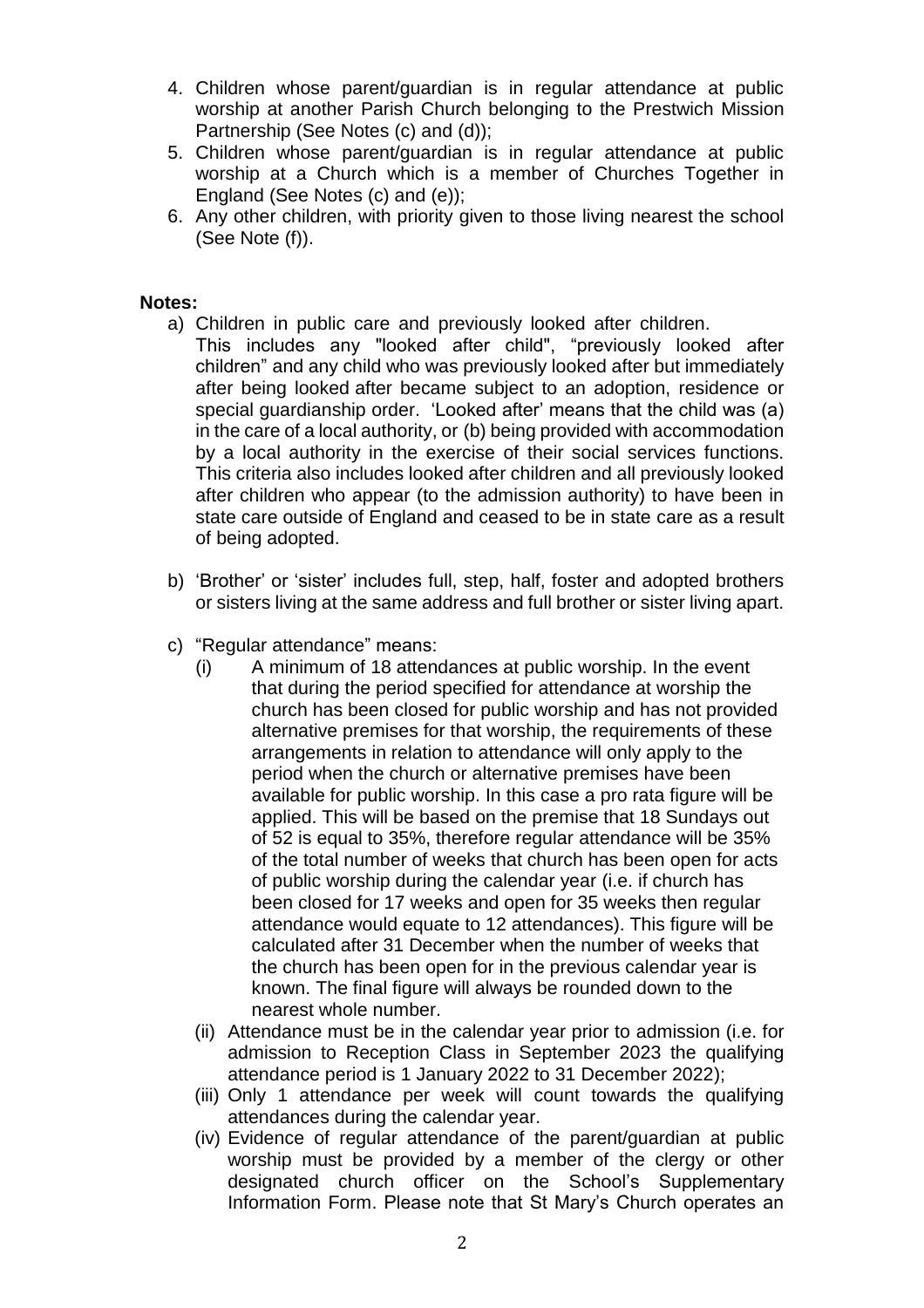attendance recording system. An attendance slip must be completed and submitted at the public worship at that time. This can only be completed by then child's parent / legal guardian and no-one else on their behalf. Retrospective attendance will not be accepted. Any attendance registered by a person who is not legally responsible for the child will be discounted. This register will be used by the designated church officer to complete the Supplementary Information Form. Applicants seeking admission under criteria 3, 4 or 5 will need to complete and return the Supplementary Information Form available from the School.

- d) The other Parish Churches belonging to the Prestwich Mission Partnership are St Gabriel's, St Margaret's and St. George's.
- e) A list of Churches in membership of Churches Together in England can be viewed at [www.cte.org.uk](http://www.cte.org.uk/)
- f) For the purpose of prioritising applicants under criterion 6, and in any other category where there are more applicants for the remaining available places, the distance from the child's normal home address to the school will be used as the determining factor, nearer addresses having higher priority. The distance will be measured using the Local Authority's straight line distance system. Where a child has shared parenting arrangements involving different addresses, the 'normal' home address of the child will be taken to be the home in which the child sleeps for the majority of the school week. Parents may be asked to show proof of address. For children of UK Service personnel and other Crown Servants returning to the area proof of the posting is all that is required.

### **Final Tie-Breaker**

If the distance from home to school does not distinguish between two or more applicants with equal priority for the remaining place, random allocation will be used as the final tie-breaker. This will be supervised by someone independent of the school.

### **Children from Multiple Births**

Where there are children of multiple births wishing to be admitted and the sibling (brother or sister) is offered the final place the governors may admit over the published admission number if it is possible to do so.

### **Infant Class Size**

Under the School Standards and Framework Act 1998 and the School Admissions Code, infant classes (those where the majority of children will reach the age of 5, 6 or 7 during the school year) **must not** contain more than 30 pupils with a single school teacher. Additional children may be admitted under limited exceptional circumstances. These children will remain an 'excepted pupil' for the time they are in an infant class or until the class numbers fall back to the current infant class size limit. The excepted children are: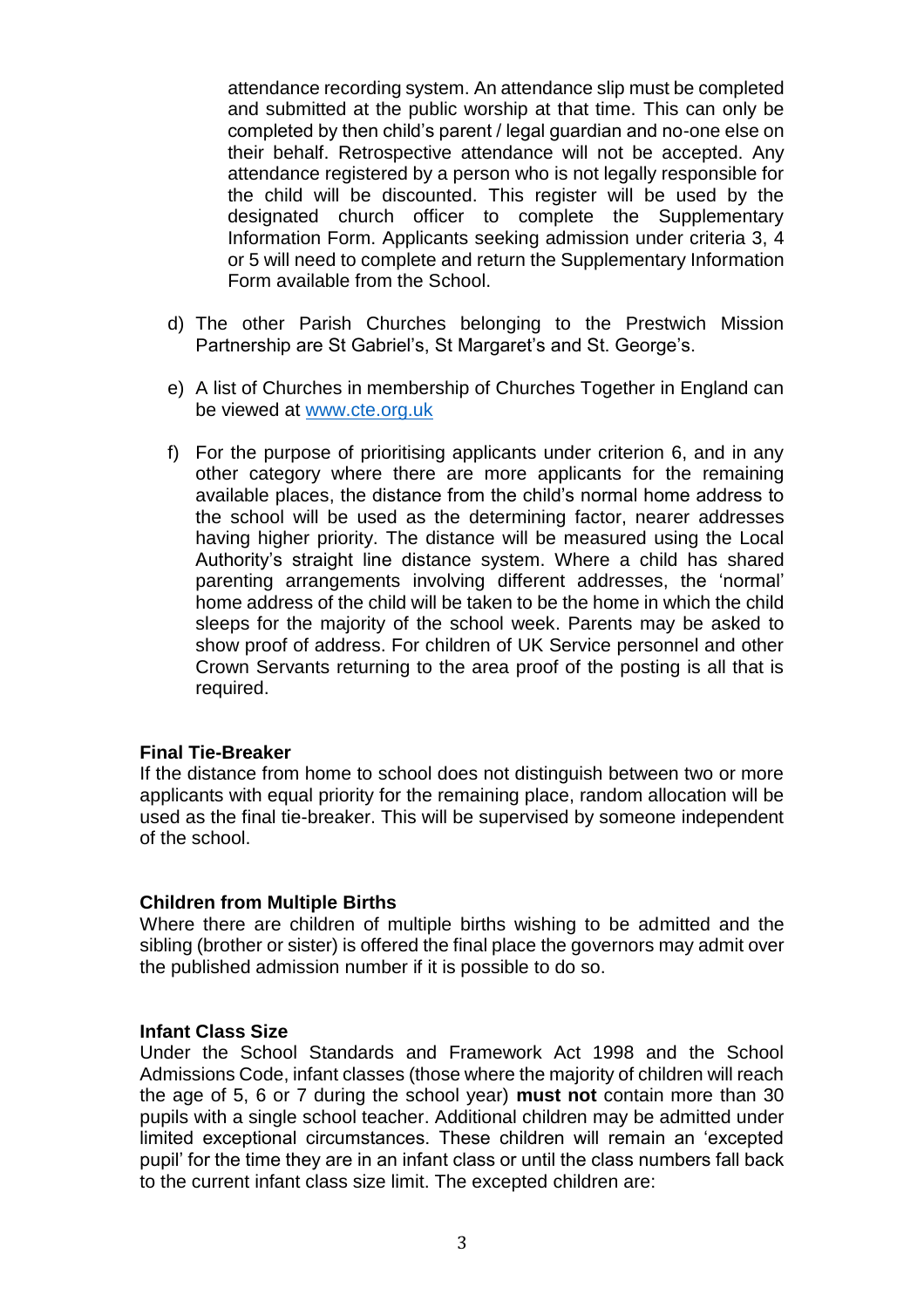- (a) Children admitted outside the normal admissions round with statements of special educational needs or Education, Health and Care Plan specifying a school
- (b) Children in public care and previously looked after children admitted outside the normal admissions round
- (c) Children admitted, after initial allocation of places, because of a procedural error made by the admission authority or local authority in the original application process
- (d) Children admitted after an independent appeals panel upholds an appeal
- (e) Children who move into the area outside the normal admissions round for whom there is no other available school within reasonable distance
- (f) Children of UK service personnel admitted outside the normal admissions round
- (g) Children whose twin or sibling from a multiple birth is admitted otherwise than as an excepted pupil
- (h) Children with special educational needs who are normally taught in a special educational needs unit attached to the school, or registered at a special school, who attend some infant classes within the mainstream school.

## **Applying for Places**

Applications for a Reception class place must be made on the Local Authority's Common Application Form. Details of all the applications made will be forwarded to the school by the Local Authority.

In addition to the Local Authority Form, parents/guardians seeking a place under the faith-related criteria (criteria 3, 4 and 5) above should also complete and return the School's Supplementary Information Form.

## **Late Applications for Admission**

Where the Local Authority accepts that there are extenuating circumstances for an application being received after the last date for applications, and it is before the governors have established their list of pupils to be admitted, then it will be considered alongside all the others. Otherwise, applications which are received after the last date will be considered after all the others, and placed on the waiting list in order according to the oversubscription criteria.

## **Fraudulent Applications**

Where the Board of Governors discovers that a child has been awarded a place as a result of a fraudulent or intentionally misleading application (for example, a false claim to residence in the catchment area or of involvement in a place of worship) which effectively denies a place to a child with a stronger claim, then under the School Admissions Code the Board of Governors is able to withdraw the offer of the place. The application will be considered afresh and a right of appeal offered if a place is refused.

### **Waiting List**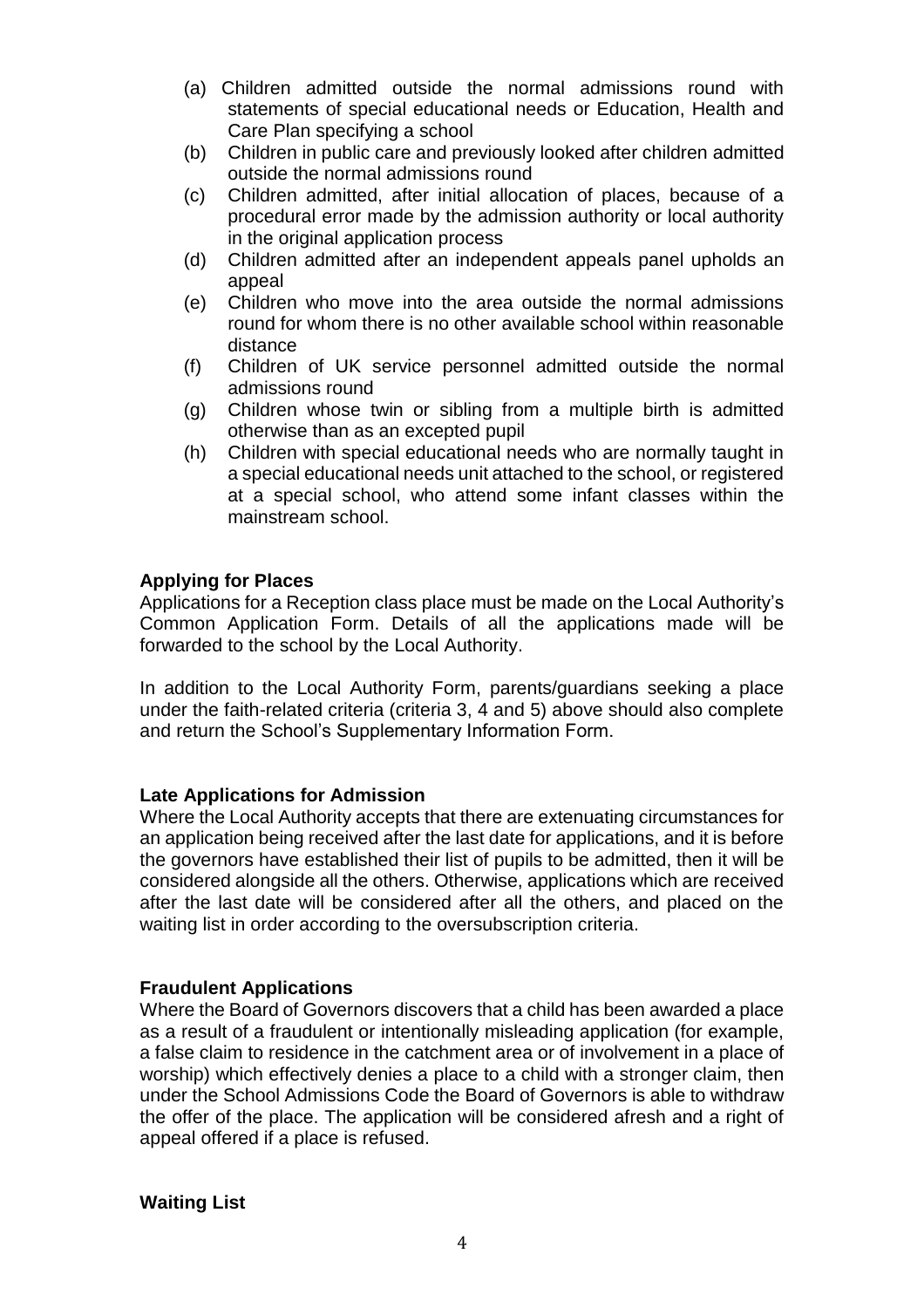Where the School received more applications than places, the oversubscription criteria will be used to determine the allocation of places. Children who are not admitted will have their name placed on a waiting list. The names on this waiting list will be in the order resulting from the application of the admissions criteria. Since the date of application is not one of the admissions criteria, it cannot be a criterion for the order of names on the waiting list, and late applicants for the school will be slotted into the order according to the extent to which they meet the criteria. Thus it is possible for a child who moves into the area later to have a higher priority than one who has been on the waiting list for some time. If a place becomes available within the admission number, the child whose name is at the top of the list will be offered a place. This is not dependent on whether an appeal has been submitted. This waiting list will operate until 31 December at the end of the Autumn Term following admissions in September.

## **Appeals**

Where the governors are unable to offer a place because the school is over subscribed, parents will be informed of the reason why admission was refused and of their right to appeal to an independent admission appeal panel.

A copy of the Appeals Procedure is available in the school office.

### **Deferred Admissions**

Children will be admitted to the Reception Class at the beginning of the Autumn Term before their fifth birthday. Parents may request that their school place be deferred until later in the school year and if they do this the place will be held for the child. They cannot, however, defer entry beyond the beginning of the term after the child's fifth birthday, nor beyond the school year for which the original application was accepted. Parents can also request that their child attends on a part time basis until the child reaches compulsory school age.

## **Admission Outside the Child's Normal Age Group**

Parents may seek a place for their child outside of their normal age group, for example, if the child is gifted and talented or has experienced problems such as ill health. In addition, the parents of a summer born child may choose not to send that child to school until the September following their fifth birthday and may request that they are admitted out of their normal age group – to Reception rather than Year 1.

Parents requesting admission out of the normal age group must put their request in writing, addressed to the Headteacher at the School, together with any supporting evidence that the parent wishes to be taken into account. The Board of Governors will make decisions on requests for admission outside the normal age group on the basis of the circumstances of each case and in the best interests of the child concerned. This will include taking account of the parent's views; any information provided about the child's academic, social and emotional development; where relevant, their medical history and the views of a medical professional; whether they have previously been educated out of their normal age group; and whether they may naturally have fallen into a lower age group if it were not for being born prematurely. The governing body will also take into account the views of the Headteacher. When informing a parent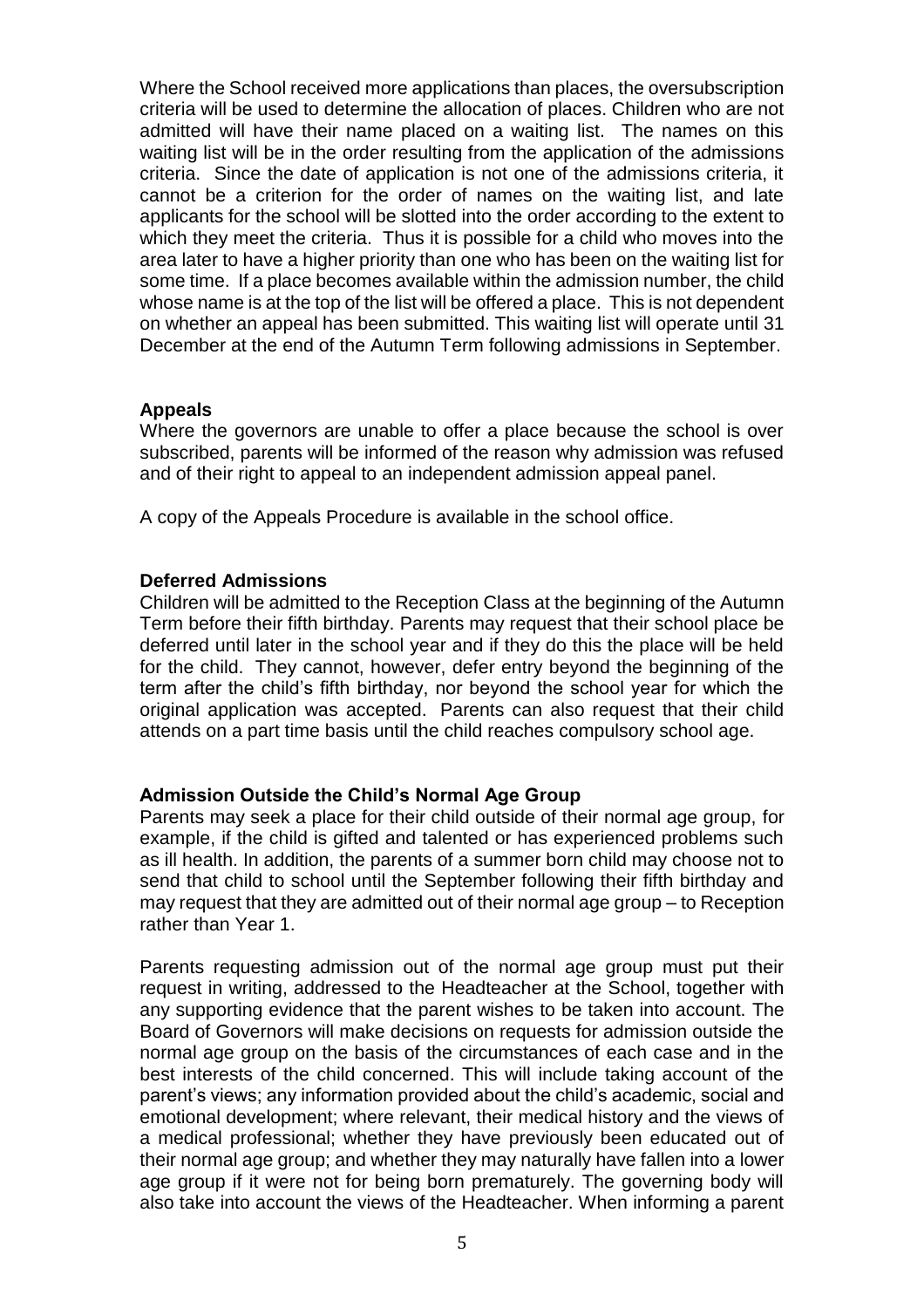of their decision on the year group the child should be admitted to, the Board of Governors will set out clearly the reasons for their decision.

Where the Board of Governors agrees to a parent's request for their child to be admitted out of their normal age group and, as a consequence of that decision, the child will be admitted to a relevant age group (i.e. the age group to which pupils are normally admitted to the school) the local authority and governing body must process the application as part of the main admissions round, unless the parental request is made too late for this to be possible, and on the basis of their determined admission arrangements only, including the application of oversubscription criteria where applicable. The Board of Governors must not give the application lower priority on the basis that the child is being admitted out of their normal age group.

Parents have a statutory right to appeal against the refusal of a place at a school for which they have applied. This right does not apply if they are offered a place at the School but it is not in their preferred age group.

## **Non-Routine/In-Year Admissions**

It sometimes happens that a child needs to change school other than at the "normal" time; such admissions are known as non-routine admissions. Parents wishing their child to attend this school may arrange to visit the school. They will be asked to complete an application form and will be offered a place by the governors if one is available. The Local Authority will be informed of the offer of a place once it has been accepted. If there is no place available in our School then the applicant will be informed in writing, together with the Local Authority, and information about how to appeal against the refusal will be provided.

Please note that you cannot re-appeal for a place at a school within the same school year unless there has been relevant, significant and material change in the family circumstances.

## **For information Only:**

For admissions in September 2021:

- There were 98 applications for the 30 places available in Reception (this included  $1^{st}$ ,  $2^{nd}$  and  $3^{rd}$  preferences);
- There were 5 applicants who applied under Criterion (1) and 3 received places at St Mary's;
- All 9 applicants who applied under Criterion (2) received places;
- There were 6 applicants who applied under Criterion (3) and 5 received places;
- There was 1 applicant who applied under Criterion (4) and received a place;
- There were 5 applicants who applied under Criterion (5) and all received places;
- There were 66 applicants who applied under Criterion (6) and 7 received places;
- After all 30 places were offered, 2 places were not accepted and these places were offered to the next 2 children under Criterion (6).

The furthest distance offered under Criterion (6) was 0.335 miles.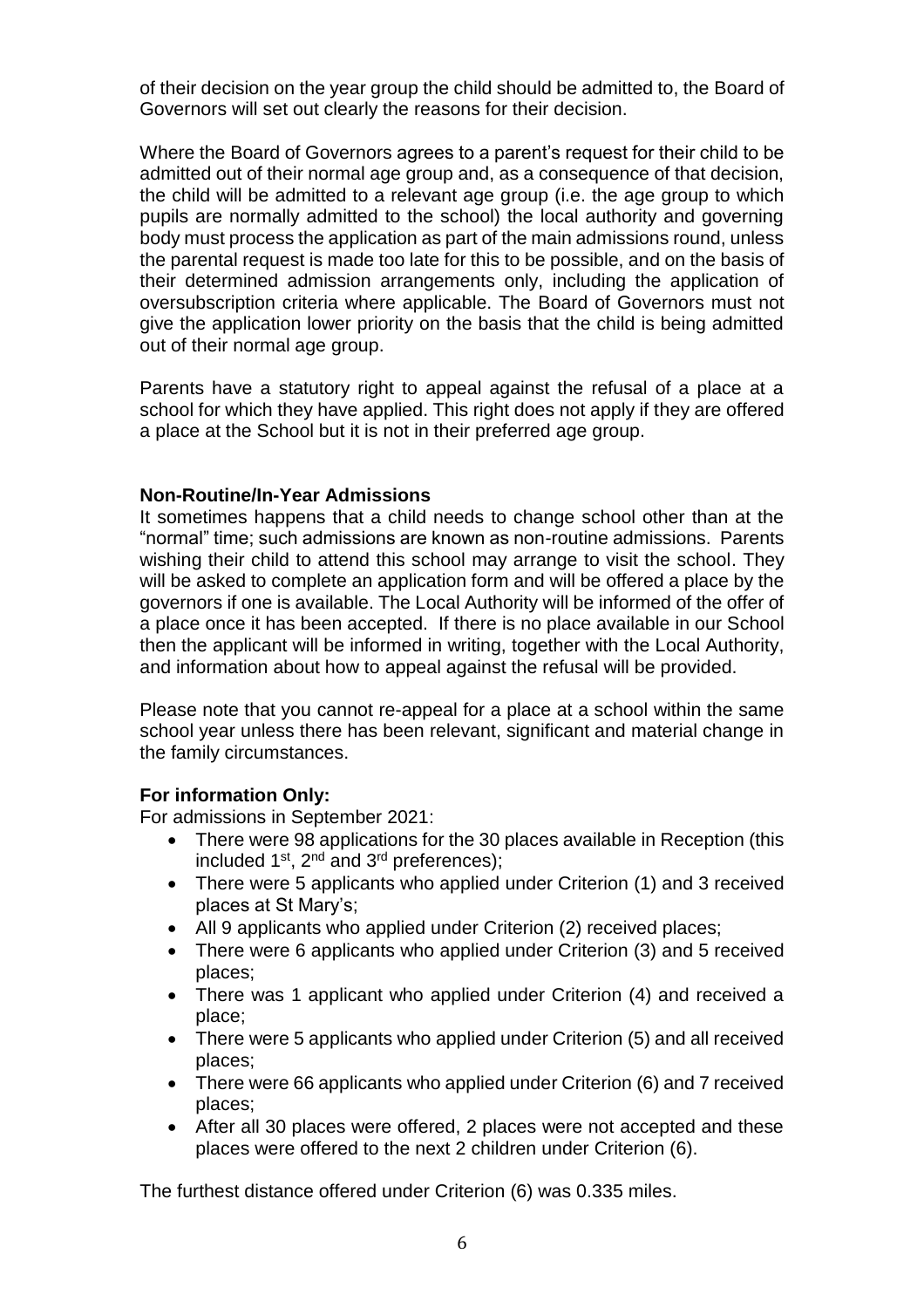## **Nursery Admissions Policy**

The Nursery Class provides nursery education for children of three years of age. Children will be admitted to the Nursery Class at the beginning of the Autumn Term before their fourth birthday.

Up to 26 places are available in each morning session (9.00am to 12 noon) and up to 26 places are available in each afternoon session (12.30pm to 3.30pm). We accept applications for full time places (9am until 3.30pm). We prioritise applications for part time places, so allow as many families as possible to access our outstanding pre-school care.

Three year-old children have an entitlement to 15 hours of nursery education per week starting from the beginning of the term after their third birthday. Some parents may qualify for an additional 15 hours for childcare (that includes nursery education) Parents are advised to refer to the Bury MBC website for further details. Parents can pay a top up for additional sessions.

Parents must indicate, on the Application Form, which sessions are sought. Where the number of applications exceeds the number of places available, the oversubscription criteria will be used in order to determine which children are allocated a place.

Applications are made to the School, direct, using the St. Mary's Application Form for Nursery Admissions. Applications must be submitted by midday on 31<sup>st</sup> January of the year of proposed admission.

In the event of the Nursery Class being oversubscribed, priority will be given to:

- 1. Children in public care and previously looked after children (See Note (a))
- 2. Children who will have an older brother or sister attending the school at the time of their admission to the Nursery Class. (See Note (b))
- 3. Children whose parent/guardian is in regular attendance at public worship at St Mary's Church, Prestwich (See Note (c))
- 4. Children whose parent/guardian is in regular attendance at public worship at another Parish Church belonging to the Prestwich Mission Partnership (See Notes (c) and (d))
- 5. Children whose parent/guardian is in regular attendance at public worship at a Church which is a member of Churches Together in England (See Notes (c) and (e))
- 6. Any other children, with priority given to those living nearest the school (See Note (f))

## **Notes:**

- (a) Children in public care and previously looked after children.
	- This includes any "looked after child", "previously looked after children" and any child who was previously looked after but immediately after being looked after became subject to an adoption, residence or special guardianship order. 'Looked after' means that the child was (a) in the care of a local authority, or (b) being provided with accommodation by a local authority in the exercise of their social services functions. This criteria also includes looked after children and all previously looked after children who appear (to the admission authority) to have been in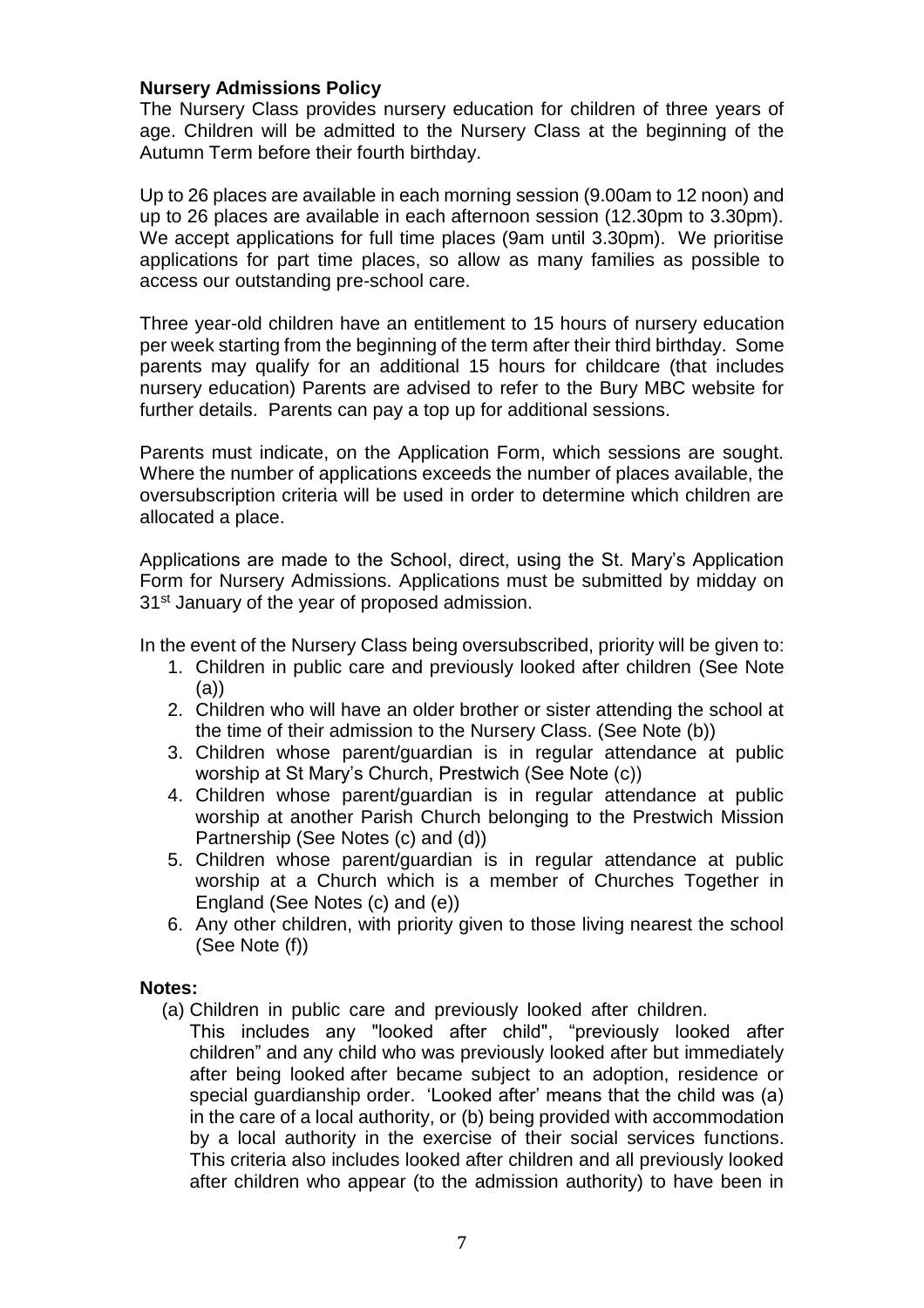state care outside of England and ceased to be in state care as a result of being adopted.

- (b) 'Brother' or 'sister' includes full, step, half, foster and adopted brothers or sisters living at the same address and full brother or sister living apart.
- (c) "Regular attendance" means:
	- (i) A minimum of 18 attendances at public worship. In the event that during the period specified for attendance at worship the church has been closed for public worship and has not provided alternative premises for that worship, the requirements of these arrangements in relation to attendance will only apply to the period when the church or alternative premises have been available for public worship. In this case a pro rata figure will be applied. This will be based on the premise that 18 Sundays out of 52 is equal to 35%, therefore regular attendance will be 35% of the total number of weeks that church has been open for acts of public worship during the calendar year (i.e. if church has been closed for 17 weeks and open for 35 weeks then regular attendance would equate to 12 attendances). This figure will be calculated after 31 December when the number of weeks that the church has been open for in the previous calendar year is known. The final figure will always be rounded down to the nearest whole number.
	- (ii) Attendance must be in the calendar year prior to admission (i.e. for admission to Nursery Class in September 2023 the qualifying attendance period is 1 January 2022 to 31 December 2022);
	- (iii) Only 1 attendance per week will count towards the qualifying attendances during the calendar year.
	- (iv) Evidence of regular attendance of the parent/guardian at public worship must be provided by a member of the clergy or other designated church officer on the School's Supplementary Information Form. Please note that St Mary's Church operates an attendance recording system. An attendance slip must be completed and submitted at the public worship at that time.This can only be completed by then child's parent / legal guardian and no-one else on their behalf. Retrospective attendance will not be accepted. Any attendance registered by a person who is not legally responsible for the child will be discounted. This register will be used by the designated church officer to complete the Supplementary Information Form. Applicants seeking admission under criteria 3, 4 or 5 will need to complete and return the Supplementary Information Form available from the School.
- (d) The other Parish Churches belonging to the Prestwich Mission Partnership are St Gabriel's, St Margaret's and St. George's.
- (e) A list of Churches in membership of Churches Together in England can be viewed at [www.cte.org.uk](http://www.cte.org.uk/)
- (f) For the purpose of prioritising applicants under criterion 6, and in any other category where there are more applicants for the remaining available places, the distance from the child's normal home address to